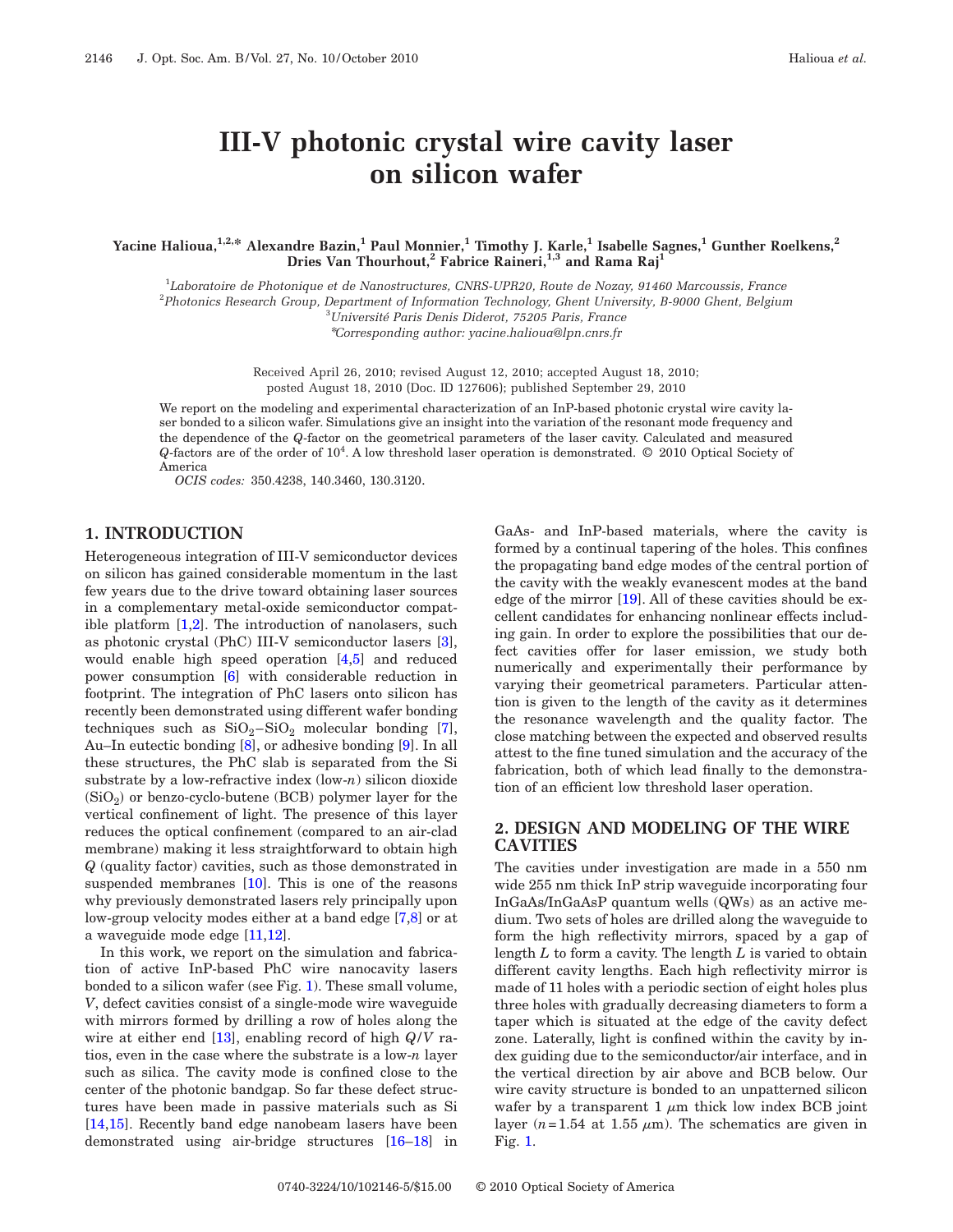<span id="page-1-0"></span>

Fig. 1. (Color online) (a) *Ey* field for the second order symmetric mode. (b) SEM image of the sample. The thick dotted line denotes the symmetry axis  $(\sigma_x)$  taken for the cavity mode. (c) Schematic of the vertical heterostructure.

The resonance wavelength is determined by several parameters: the length of the cavity, the effective index of the mode confined in the wire, and the phase change induced by the mirror reflection. In these kinds of structures it has been shown that high *Q* values may be obtained by tapering the size of the first three holes on either side of the cavity [\[20\]](#page-4-18). The tapering is designed to adiabatically minimize the modal mismatch between the propagating guided mode and the evanescent mirror modes, thereby decreasing the losses at the cavity/mirror interface and thus increasing the reflectivity.

We optimize our structure using three-dimensional finite-difference time domain (3D FDTD) simulation [\[21\]](#page-4-19), starting with a cavity design which has already been demonstrated to possess a high *Q* in the silicon-oninsulator material system [\[14\]](#page-4-13). The design is pertinently modified in order to incorporate all the relevant material and geometrical parameters of our desired InP-based structure. By iterating the radius and period that give the largest bandgap and therefore the best confinement, we designed the wire cavity lattices in the InP-based system. We align the center of the mirror's high reflectivity response with the wavelength  $(\lambda = 1.55 \mu m)$  where maximum gain is available from our active layer. From the simulation for the periodic section of the mirror zone, we obtain a period of 376 nm and a hole radius of 97 nm. For the tapered-hole section of the mirror we space the holes by 376.5, 337, and 320 nm and decrease their radii to 99, 85.5, and 69 nm, respectively [the fabricated structure is shown in Fig.  $1(b)$ .

We then calculate, as a function of the cavity length, the four essential parameters: the resonant wavelengths, the *Q* factor, the modal volume, and the confinement factor. The resonant wavelengths are plotted in Fig. [2](#page-1-1)

<span id="page-1-1"></span>

Fig. 2. (Color online) Resonance wavelength plotted against cavity length. 3D FDTD simulation results are joined by dashed lines, and the dots show the corresponding experimental measurements. Arrow points to the second order symmetric mode.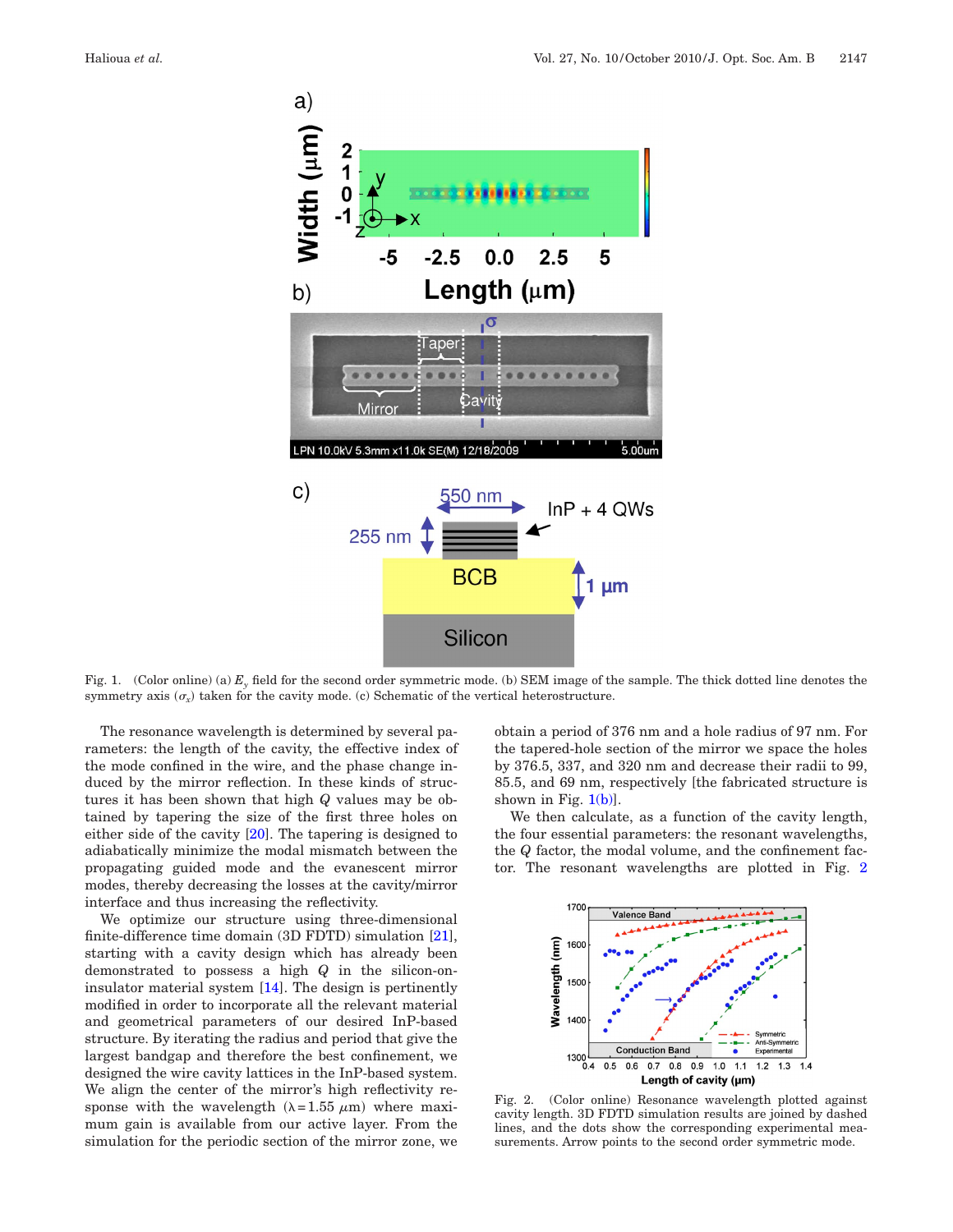against the cavity length. Two orders of the Fabry–Perot (FP) modes for the symmetric (triangles) and antisymmetric (squares) modes are represented (see the symme-try axis shown in Fig. [1\)](#page-1-0). The dispersion  $(d\lambda/dL,$  where  $L$ is the length of the cavity) is mostly due to the wavelength dependent variation of the penetration depth into the mirrors as confirmed from two-dimensional simulations (not shown here). The FP resonator behavior is observed; below 1555 nm, the resonance wavelength of the cavity shifts steeply and linearly to higher values with increasing cavity length (large  $d\lambda/dL$ ). Closer to the valence band edge of the mirrors the gradient becomes gradually shallower (small  $d\lambda/dL$ ), and varying the length has little effect on the wavelength: here the field is weakly confined in the defect and leaks through the mirrors. [The field is quasi-transverse-electric, and we obtain modes which are both symmetric and antisymmetric with respect to reflection in the *y*-*z* plane ( $\sigma$ <sub>r</sub> as shown in Fig. [1\)](#page-1-0).] Further, no FP modes are seen for wavelengths less than 1360 nm as they fall outside the PhC bandgap, and also the limit of total internal reflection in the mirrors.

In Fig. [3\(a\)](#page-2-0) we plot with triangles the simulated *Q* factor versus the cavity length corresponding to the symmet-

<span id="page-2-0"></span>

Fig. 3. (Color online) (a) *Q* factor and modal volume extracted from the 3D FDTD simulations as a function of the resonance wavelength. (b) Modal volume and confinement factor as functions of the resonance wavelength.

ric mode indicated by the arrow in Fig. [2.](#page-1-1) It is seen, for the second order symmetric mode, that *Q* attains, in our system, a maximum of  $1.3 \times 10^4$  for a cavity length of 1  $\mu$ m, giving a resonance at 1556 nm. We expect that the maximum *Q* factor is reached when the tapered mirror reflectivity is a maximum. As indicated in [\[20\]](#page-4-18) this is found at wavelengths where the best modal matching between the cavity and the mirror modes is obtained thanks to the tapered zone, thereby fixing the cavity lengths that give the best *Q* factor. The *Q*-curve shows a smooth rise for shorter wavelengths, whereas it falls off rather abruptly for longer wavelengths as the wavelength associated with the highest *Q* cavity mode is closer to the valence band edge of the mirrors as can be seen in Fig. [2.](#page-1-1) We also calculate the modal volume [\[22\]](#page-4-20) of the cavities using 3D FDTD and plot it as a function of the resonant wavelength in Fig.  $3(a)$  (dots) and as a function of the cavity length in Fig. [3\(b\)](#page-2-0) (dots). We obtain modal volumes ranging from 0.38 to  $0.92(\lambda/n)^3$  for cavities lengths of 0.7  $\mu$ m  $(\lambda = 1351 \text{ nm})$  to 1.3  $\mu$ m ( $\lambda = 1636 \text{ nm}$ ). The volume increases rapidly with the length and the wavelength up to  $L = 1.05 \mu m$  and is then almost constant for  $L > 1.05 \mu m$ . Finally, we calculate the confinement factor,  $\Gamma$  which is defined as the ratio of the electric field energy density confined in the semiconductor active material (here the four InGaAs QWs whose dimensions are given in Section 3) to the total electric field energy density stored in the mode. This parameter is important when laser emission is considered, as only the field overlapping the active material is directly amplified. As seen in Fig. [3\(b\)](#page-2-0) (squares),  $\Gamma$  varies from 0.243 to 0.252, meaning that only a variation of 3% is obtained for the whole set of cavities. From Figs. [3\(a\)](#page-2-0) and [3\(b\),](#page-2-0) it is seen that the maximum in *Q* and mode confinement are obtained for the same modal volume.

# **3. FABRICATION AND OPTICAL CHARACTERIZATION**

The fabricated structure consists of a 255 nm thick InPbased membrane bonded on an unpatterned silicon wafer using a 1  $\mu$ m thick layer of BCB  $(n=1.54)$  [\[23\]](#page-4-21). The InP heterostucture incorporating four InGaAs/InGaAsP QWs (of thickness 13.5 nm/16 nm, respectively) grown by metal-organic chemical-vapor deposition exhibits photoluminescence (PL) that peaks around 1.55  $\mu$ m [see Fig.  $4(c)$ . The wire cavity is obtained using electron beam lithography followed by plasma etching [\[12\]](#page-4-11). Details of the etching may be found in [\[24\]](#page-4-22). As can be seen from the scanning electron microscope (SEM) image in Fig. [1,](#page-1-0) the wire cavity is isolated from the rest of the InP-based slab by a 1  $\mu$ m wide air trench. The cavity length is varied between 465 and 1465 nm in steps of 25 nm in order to obtain resonances over the full range of the QW gain.

We explore the fabricated samples at room temperature by measuring the light emitted under optical pumping. The samples are surface pumped using a  $50\times$  IR long working distance objective which focuses the pump light down to a spot size around 1.5  $\mu$ m. The laser source for the pump is a diode laser at 808 nm modulated to produce 10 ns pulses at 333 kHz repetition rate. These characteristics are chosen so as to reduce device heating. The near-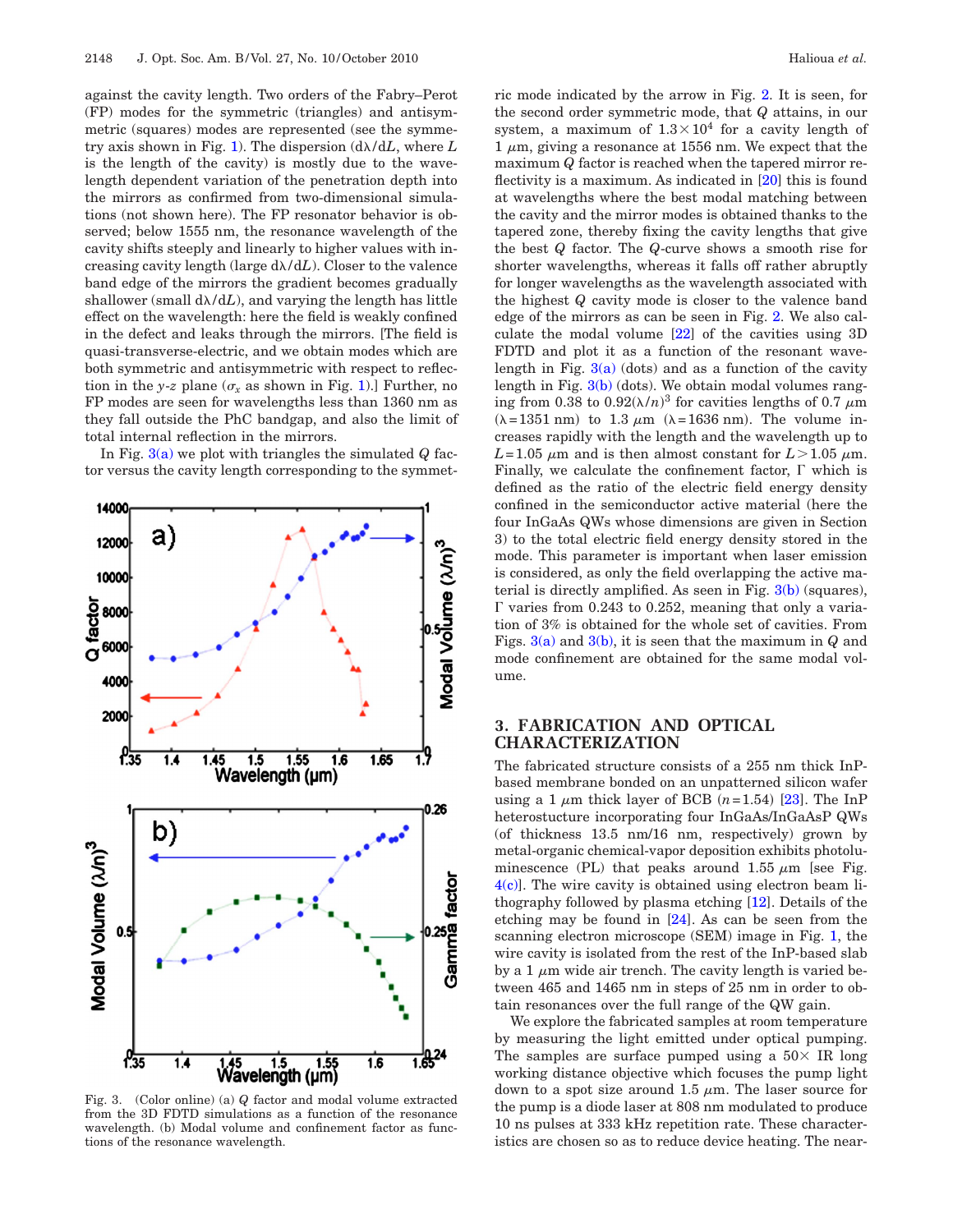<span id="page-3-0"></span>

Fig. 4. (Color online) (a) Measured threshold and corresponding fitted rate equation versus pump power. (b) Spectrum under lasing operation. (c) PL spectrum of the QWs.

infrared pump is absorbed by all of the semiconductor materials, Si, InP, InGaAs QWs, and their InGaAsP barriers. The light emission is collected by the same objective, separated from the pump by a dichroic mirror and is analyzed using a spectrometer equipped with a cooled In-GaAs photodiode array.

For each cavity, the wavelength of the peaks observed in the PL spectra is plotted in Fig. [2](#page-1-1) with dots, as a function of the cavity length. Resonances are observed over the entire QW gain bandwidth, i.e., from 1373 to 1575 nm. The experimental measurements agree very well with the simulated predictions. We see that for cavities with lengths between 0.78 and 1.05  $\mu$ m the experimental results closely follow the  $d\lambda/dL$  trend from simulation. For longer cavities, the resonant wavelengths also follow the simulated cavity mode dispersion closely. For very short cavities, however, there is a shift in the curve arising from very slight changes in the radii of the holes due to electron beam lithography proximity effects that are stronger when the two mirrors are closer.

Laser operation is obtained over a wide range of wavelengths with a threshold ranging from 1 mW to 7.8 mW peak power (total input power incident upon the sample). As an example of laser operation, we plot in Fig. [4](#page-3-0) the variation of the emitted power (circles) as a function of the pump peak power on a log-log scale for one cavity (cavity length=920 nm, 1535 nm lasing wavelength). We observe the typical S-shape attesting to the transition from spontaneous emission to stimulated emission [\[25\]](#page-4-23), at 3.4 mW of peak pump power. These measurements are

<span id="page-3-1"></span>

Fig. 5. (Color online) Threshold of the studied cavities plotted as a function of the emission wavelength.

performed for each of the cavities in order to deduce the corresponding threshold peak pump powers. The measurements correspond to the second order longitudinally symmetric mode; the third set of experimental points is identified by an arrow in Fig. [2.](#page-1-1) This is done in two steps. First is by solving the rate equations for QW lasers [\[5\]](#page-4-4) by injecting the known values for the differential gain  $(3)$  $\times$ 10<sup>-16</sup> cm<sup>-2</sup>), confinement factor (0.25), carrier density at transparency  $(2 \times 10^{18} \text{ cm}^{-3})$ , carrier lifetime (200 ps), and the group velocity  $(10^{10} \text{ cm s}^{-1})$ . Then the S-curves are fitted by varying the photon lifetime  $\tau_p$  and the fraction of the spontaneous emission rate captured by the laser mode,  $\beta$ , which are different for each cavity. From the fits we extract the thresholds (see Fig. [5\)](#page-3-1) for each cavity using the condition that at the threshold for laser emission the photon density is equal to  $1 \, [26]$  $1 \, [26]$ . The laser threshold diminishes slowly as the cavity emission shifts from 1437 nm (cavity length=0.8  $\mu$ m) up to 1515 nm for a cavity length of 0.94  $\mu$ m, hitting a minimum threshold peak power of 1 mW. Then, as the cavity mode goes beyond 1539 nm (cavity length $>1 \mu$ m), the thresholds increase sharply.

#### **4. DISCUSSION AND CONCLUSIONS**

In order to establish a relationship between the *Q* factor and the optimal operation of these lasers,  $\tau_n$ 's obtained from the rate equation fit are compared to the *Q* factors  $(Q = \tau_p \omega/2)$  obtained by modeling. These *Q* values are plotted in Fig. [6,](#page-3-2) showing that whereas the calculated *Q* factors reach a maximum value of  $1.3 \times 10^4$ , the experimental values peak at  $8\times10^3$ . The two data sets corre-

<span id="page-3-2"></span>

Fig. 6. (Color online) Experimental *Q* factors and modeled *Q* factors as functions of cavity length.